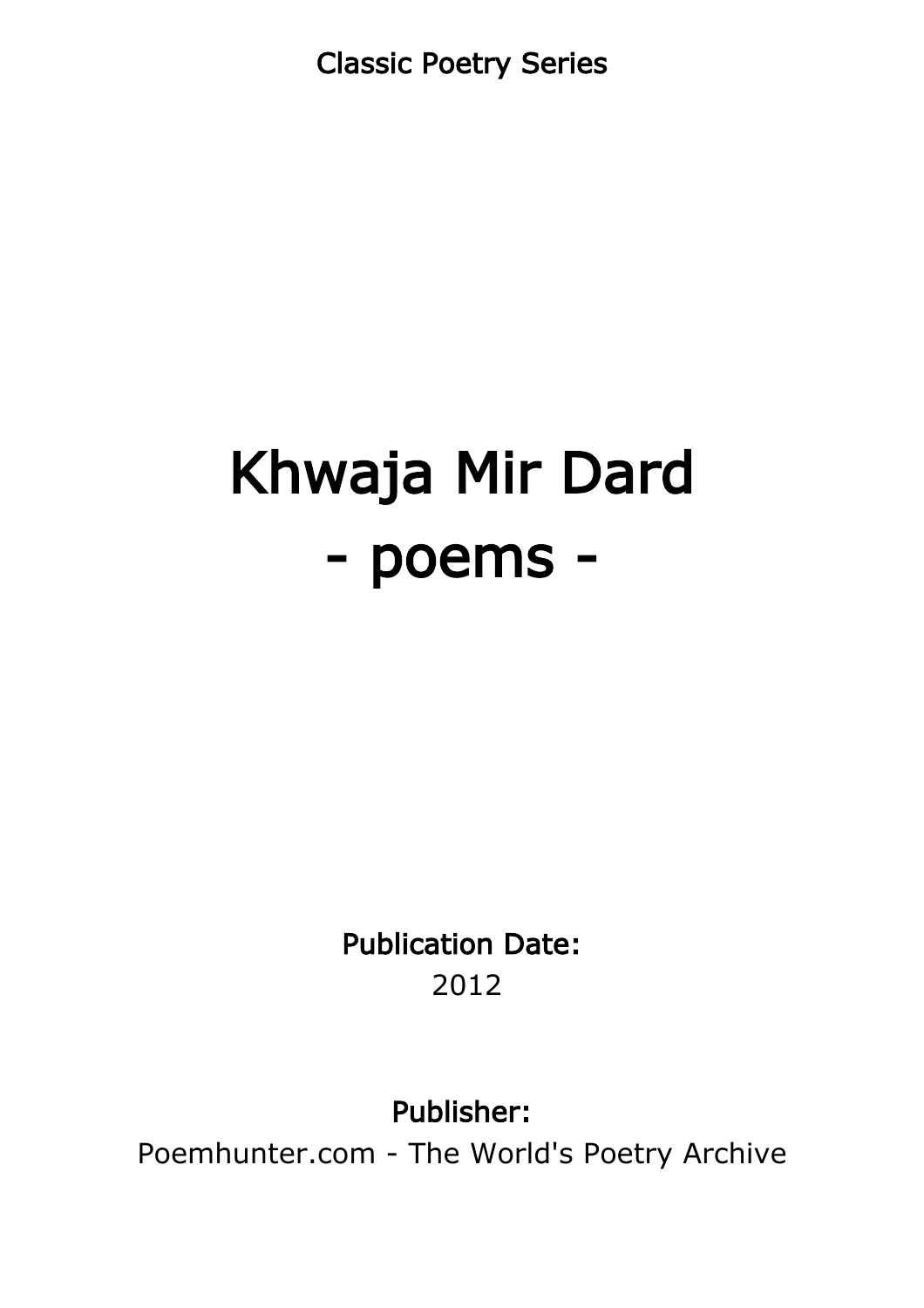#### Khwaja Mir Dard(1720 - 1784)

Khwaja Mir Dard is one of the three major poets of the Delhi School — the other two being Mir Taqi Mir and 'Sauda' — who could be called the pillars of the classical Urdu ghazal.

**<b> Philosophy </b>** 

Dard was first and foremost a mystic, a prominent member of the Naqshbandi Mujaddidi order, and the head of the Muhammadi path (tariqah muhammadiyah, a Mujaddidi offshoot) in Delhi. He regarded the phenomenal world as a veil of the eternal Reality, and this life as a term of exile from our real home. Dard inherited his mystical temperament from his father, Khwaja Muhammad Nasir Andalib, who was a mystic saint and a poet, and the founder of the Muhammadi path.

**<b> Education </b>** 

Dard received his education in an informal way at home, and in the company of the learned, acquiring in due course a command of Arabic and Persian, as also of Sufi lore. He also developed a deep love of music, possibly, through his association with singers and qawaals who frequented his father's house. He renounced earthly pleasures at the young age of 28, and led a life of piety and humility.

 $$ 

The secret of Dard's appeal as a poet lies not in his mysticism, but in his ability to transmute this mysticism into poetry, and to present transcendental love in terms of human and earthly love. Although he has written ghazals which are unambiguously mystical in their intent, his best couplets can be read at both the secular and spiritual levels, and are, for this reason, acceptable to all and sundry. In addition, Dard had also written ghazals which deal with a patently sensuous and earthly love, and deserve to be classed with the best poetry of this kind. Dard generally excels in short ghazals of about seven to nine verses, written in comparatively short measures. His style is simple, natural and musical; his content, thoughtful and thought-provoking. His poetry includes a collection of Urdu ghazals and a divan in Persian.

Dard's Persian prose works are extensive, consisting of the Ilm ul Kitab, a 600+ page metaphysical work on the philosophy of the Muhammadi path, and the Chahar Risalat, collections of more than a thousand mystical aphorisms and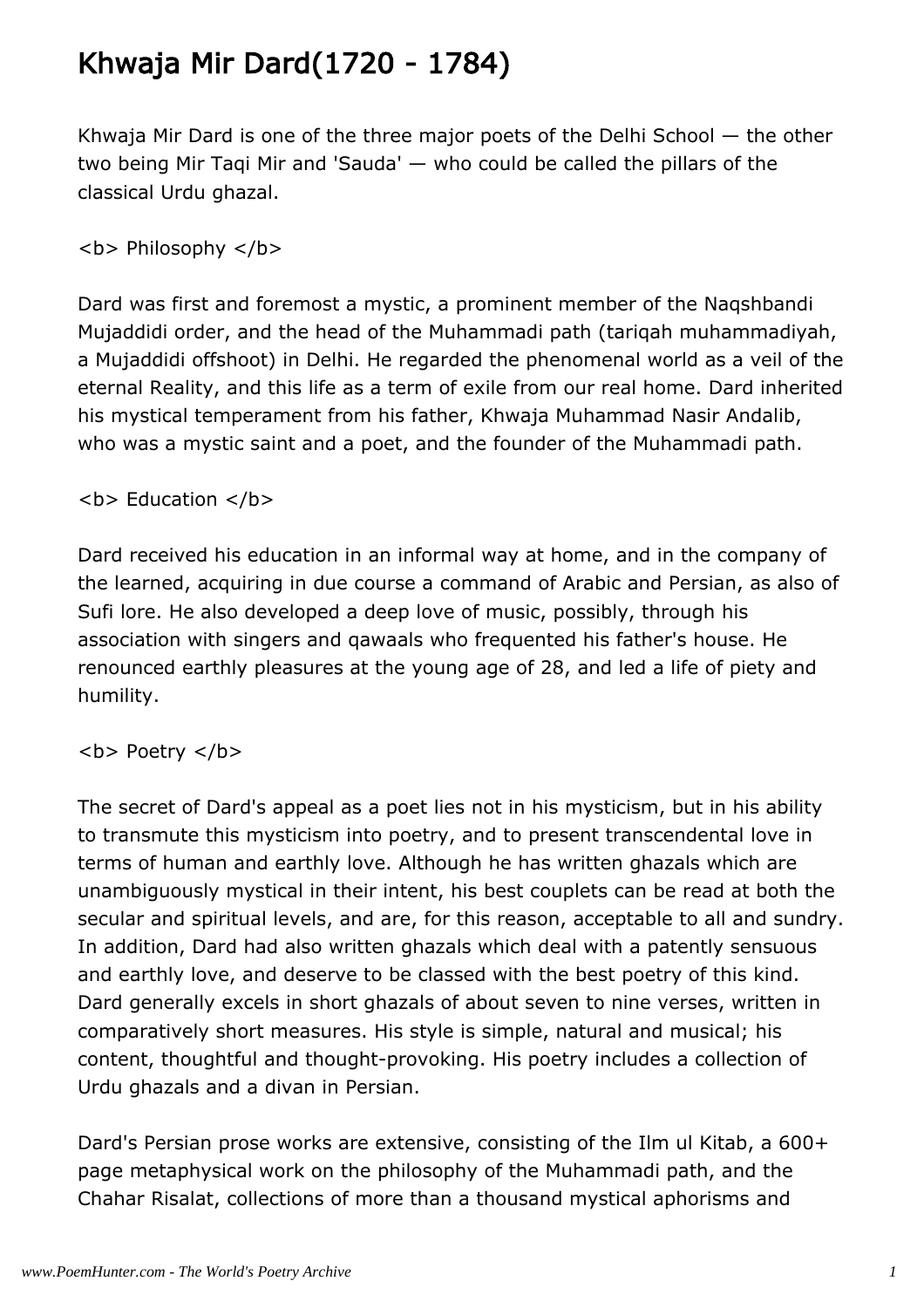sayings.

"My friend, we've seen enough fine sights, through which we loved to roam.

You stay on to enjoy them; we are ready to go home."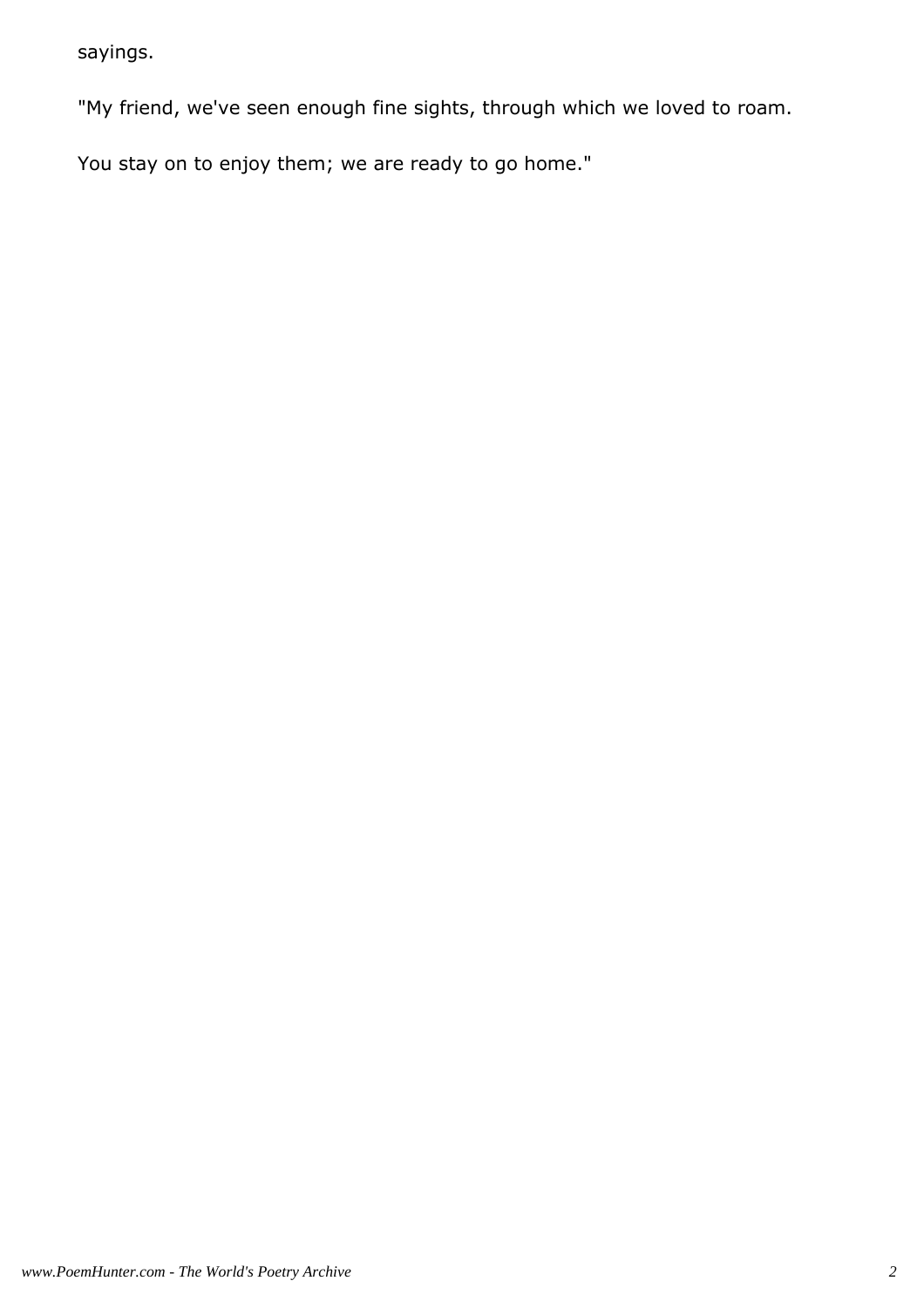# Agar Yon Hi Ye Dil Satata Rahega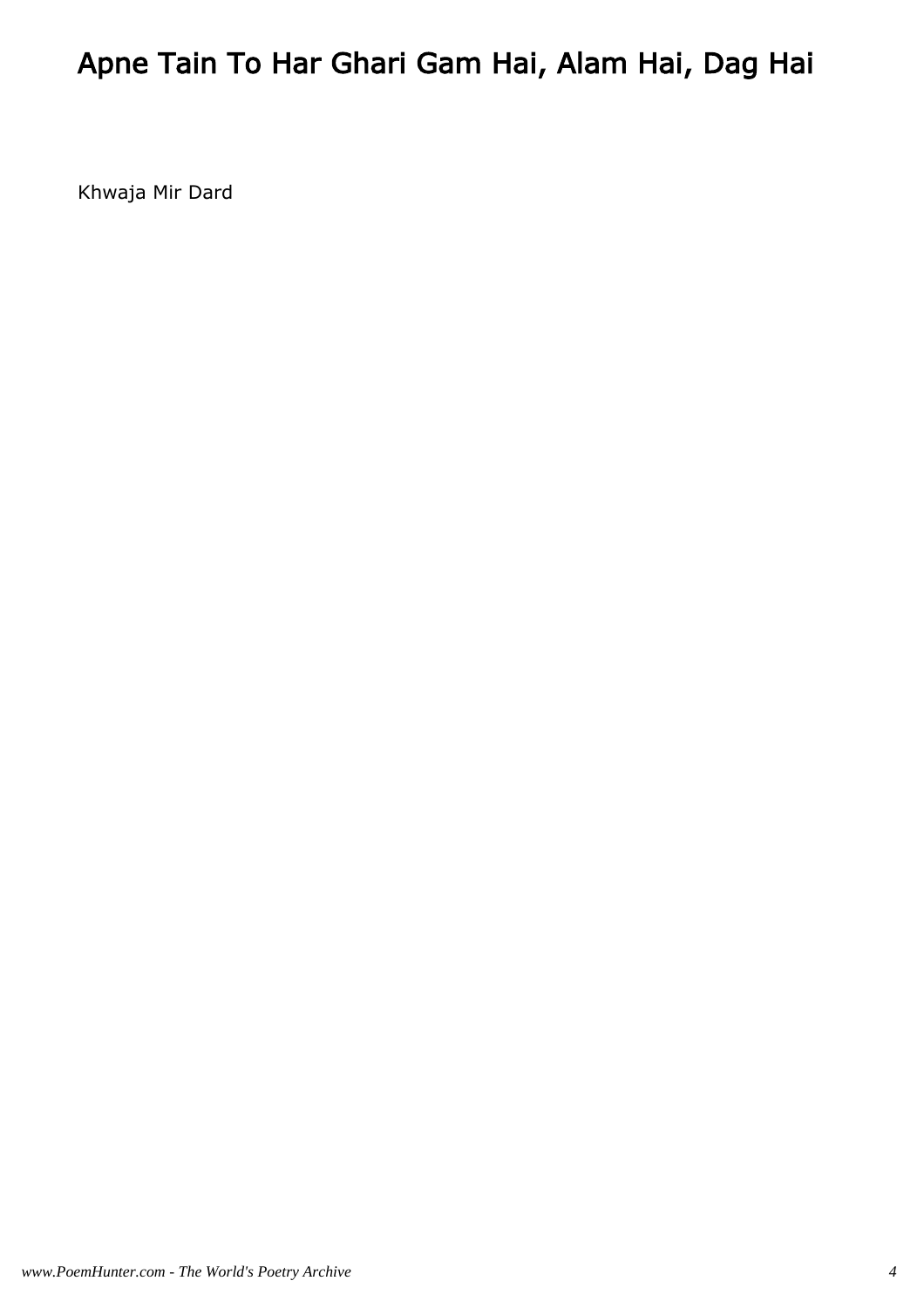#### Chaman Main Subah Ye Kahti Thi Ho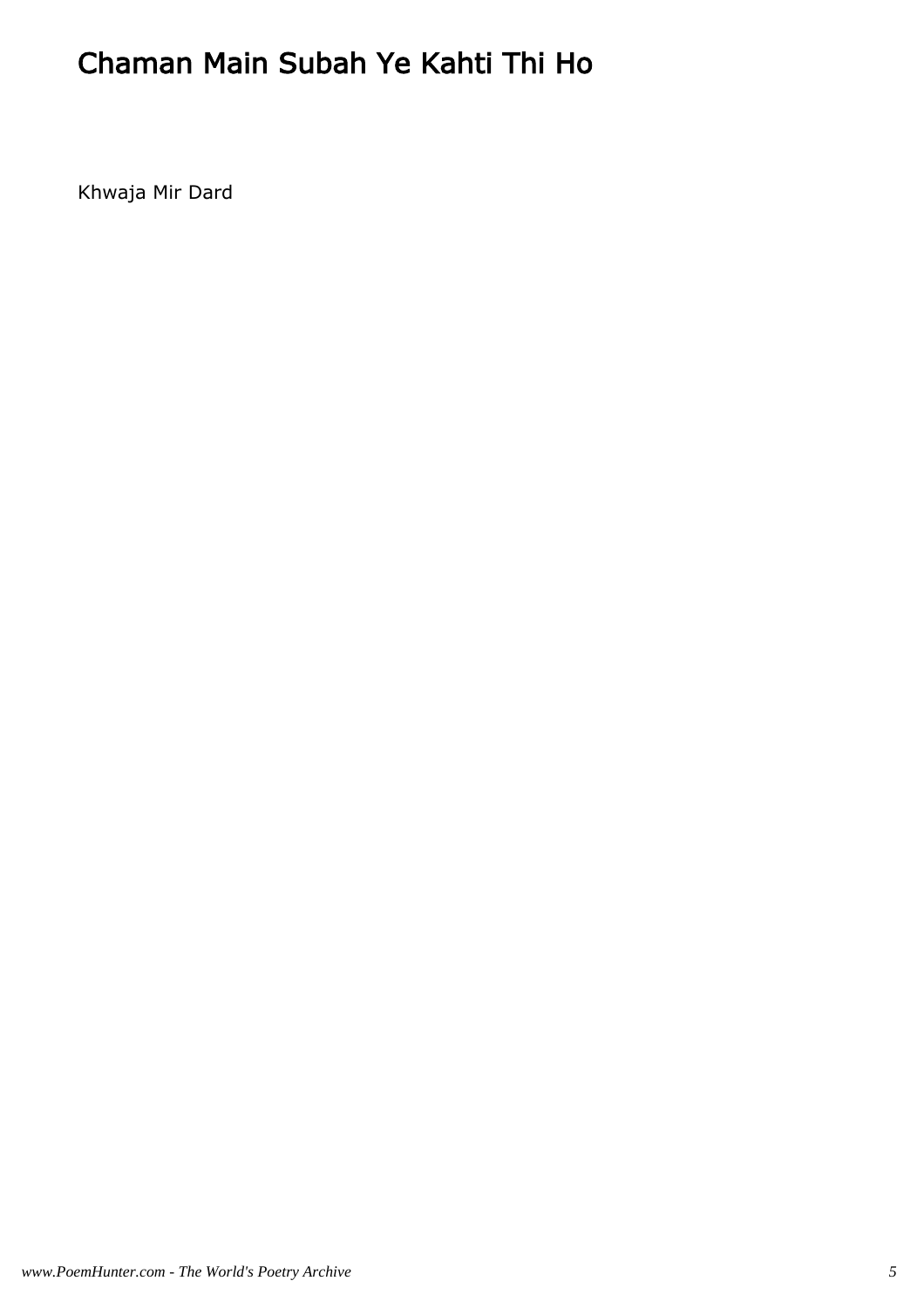# Duniya Mein Kaun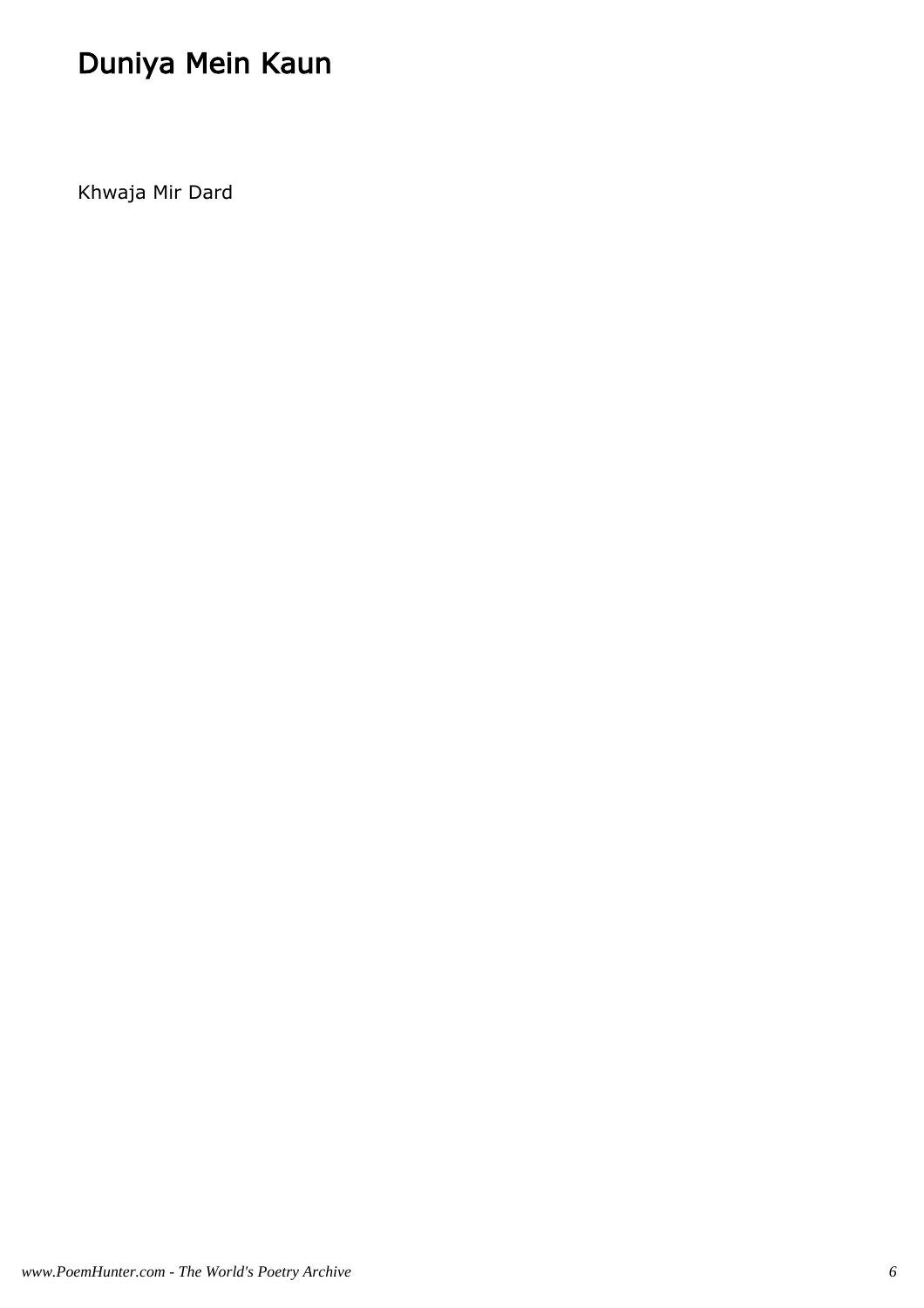# Ham Tujh Se Kis Hawa Ki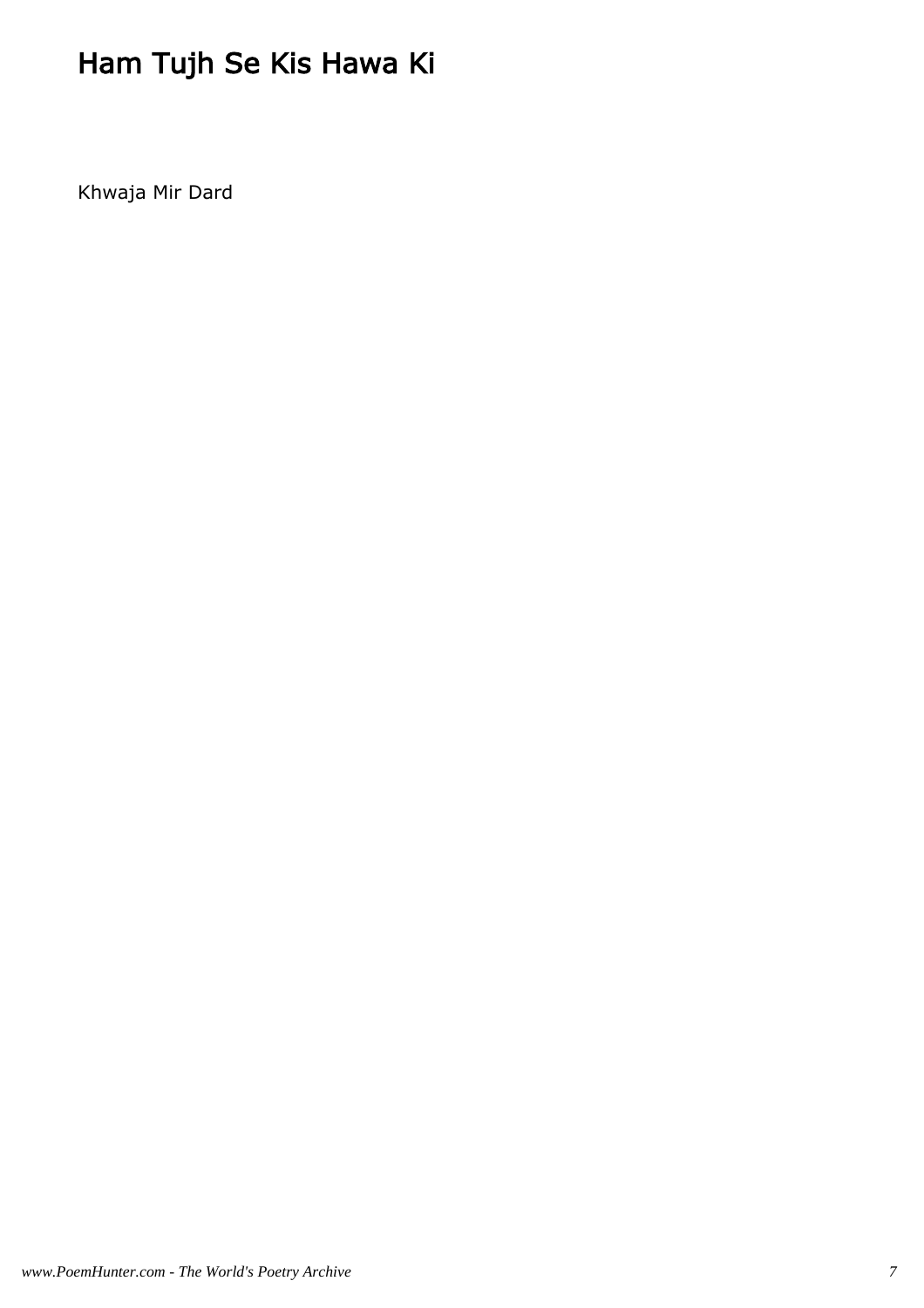#### In Morning The Dew Having Tears

In morning the dew having tears in her eyes was saying that The garden will bloom for long but the dew will be no more. Dew drops slipped from her hair on her cheeks, It's strange that the dew drops fell on sun (glowing Cheeks) In your absence the garden seemed to me a place for mourning, The flowers were tearing off their garments while the dew was crying. The company of soft nature people has its impact on everyone, The dew drops sparkled like fire when collected on flowers. Let the morning come and we will see, The dew drops have no idea how constantly the lovesick cry.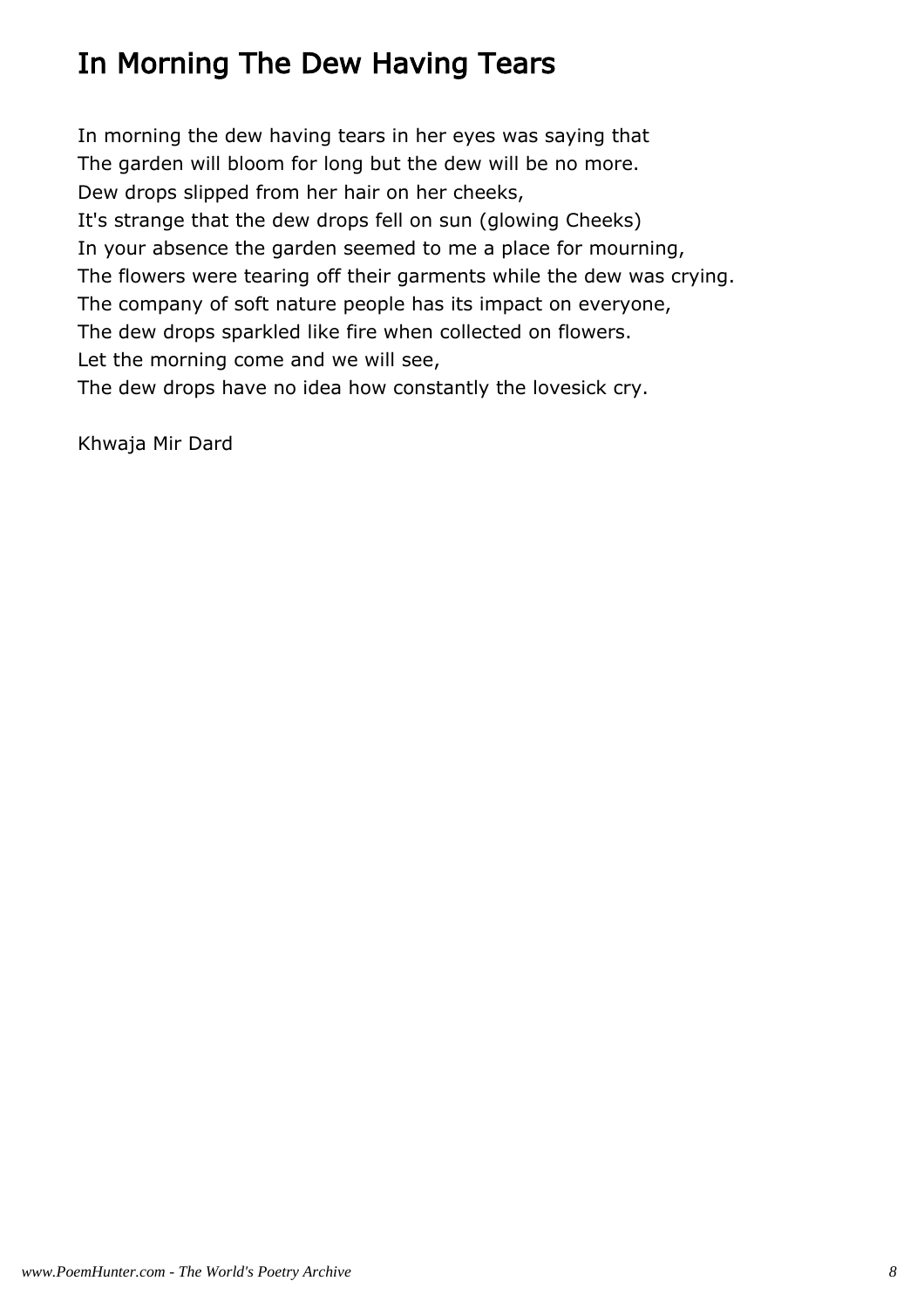## Jag Main Akar Idhar Udhar Dekha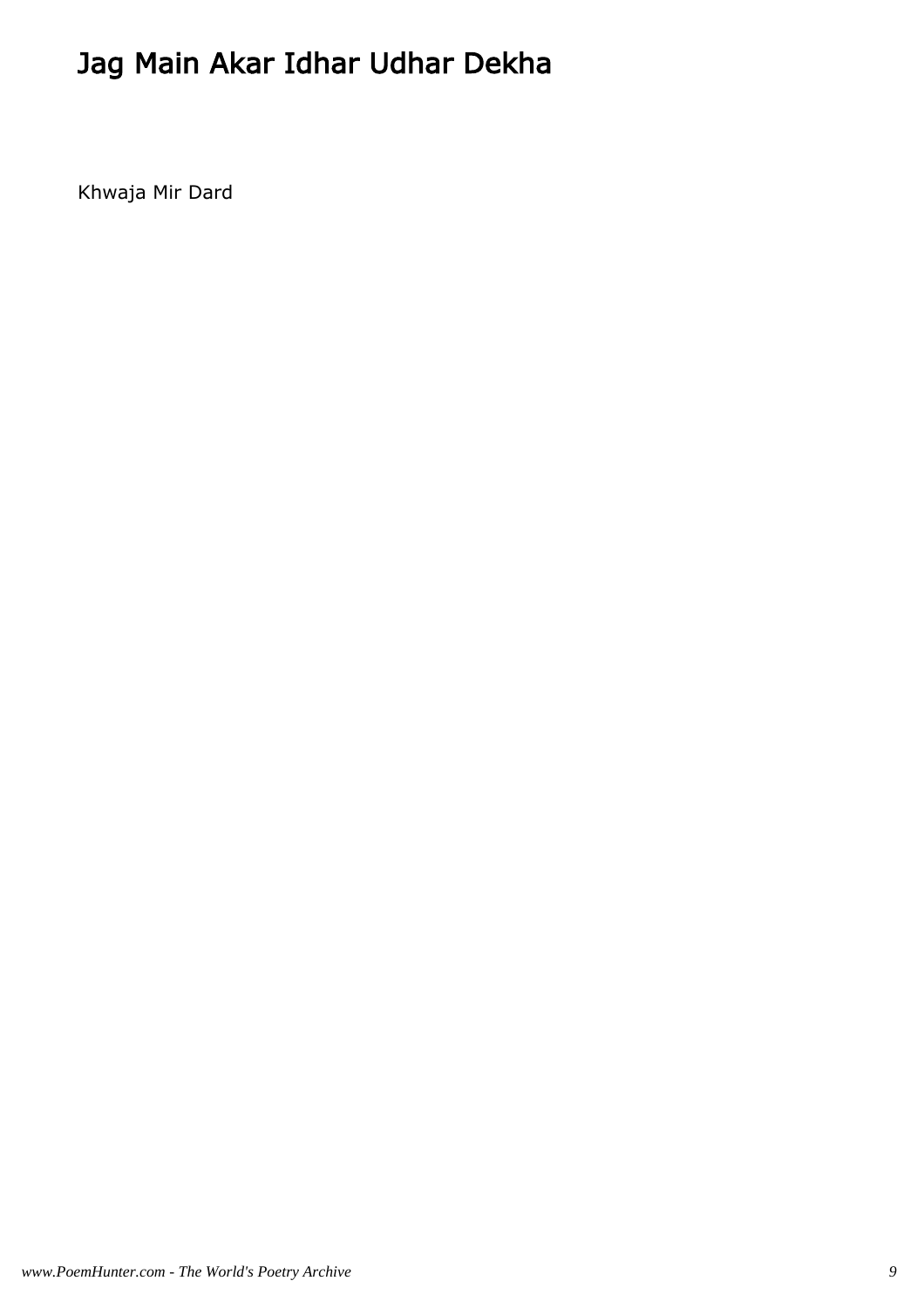# Mera Ji Hai Jab Tak Teri Justaju Hai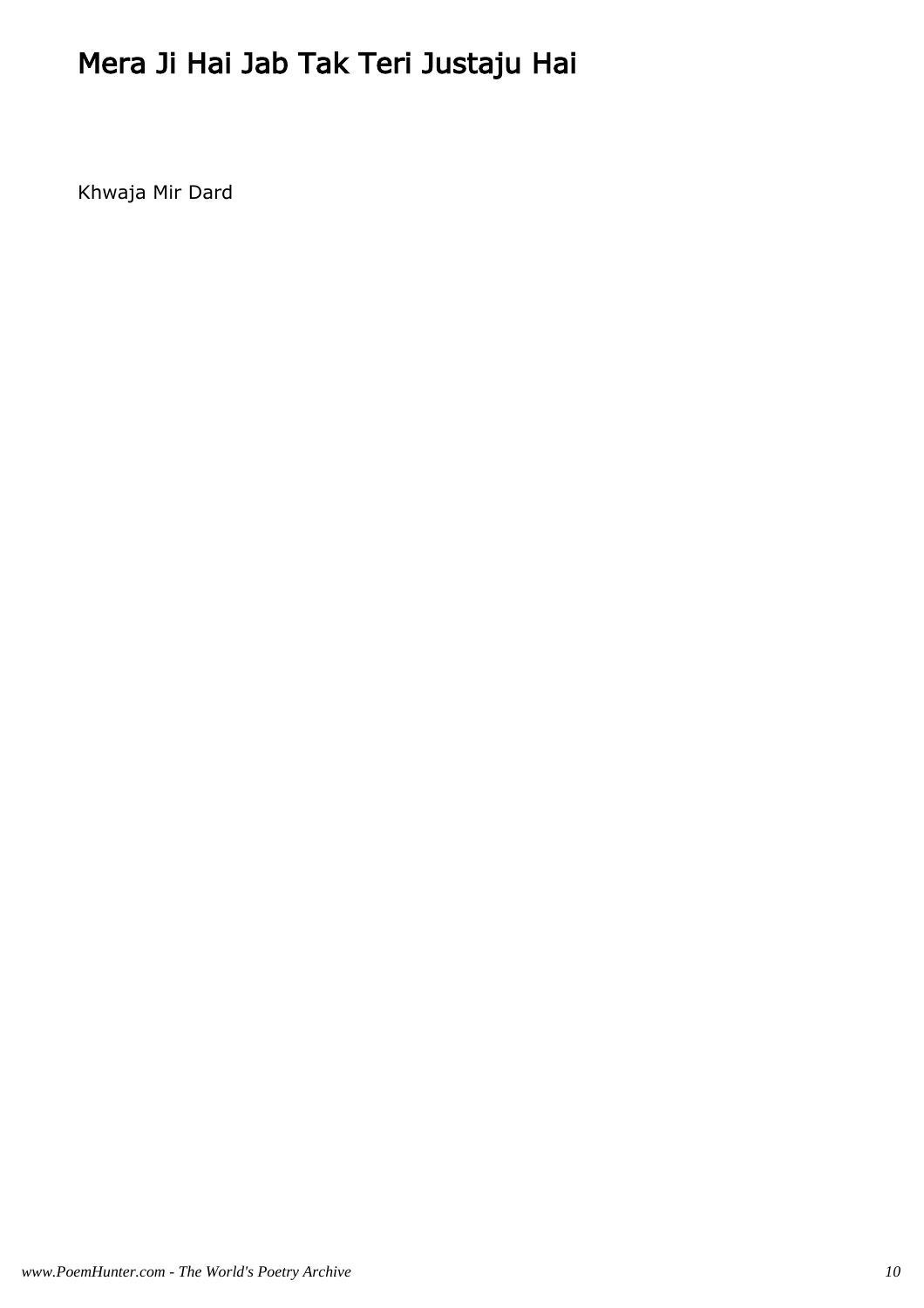## Tohmaten Chand Apne Zimme Dhar Chale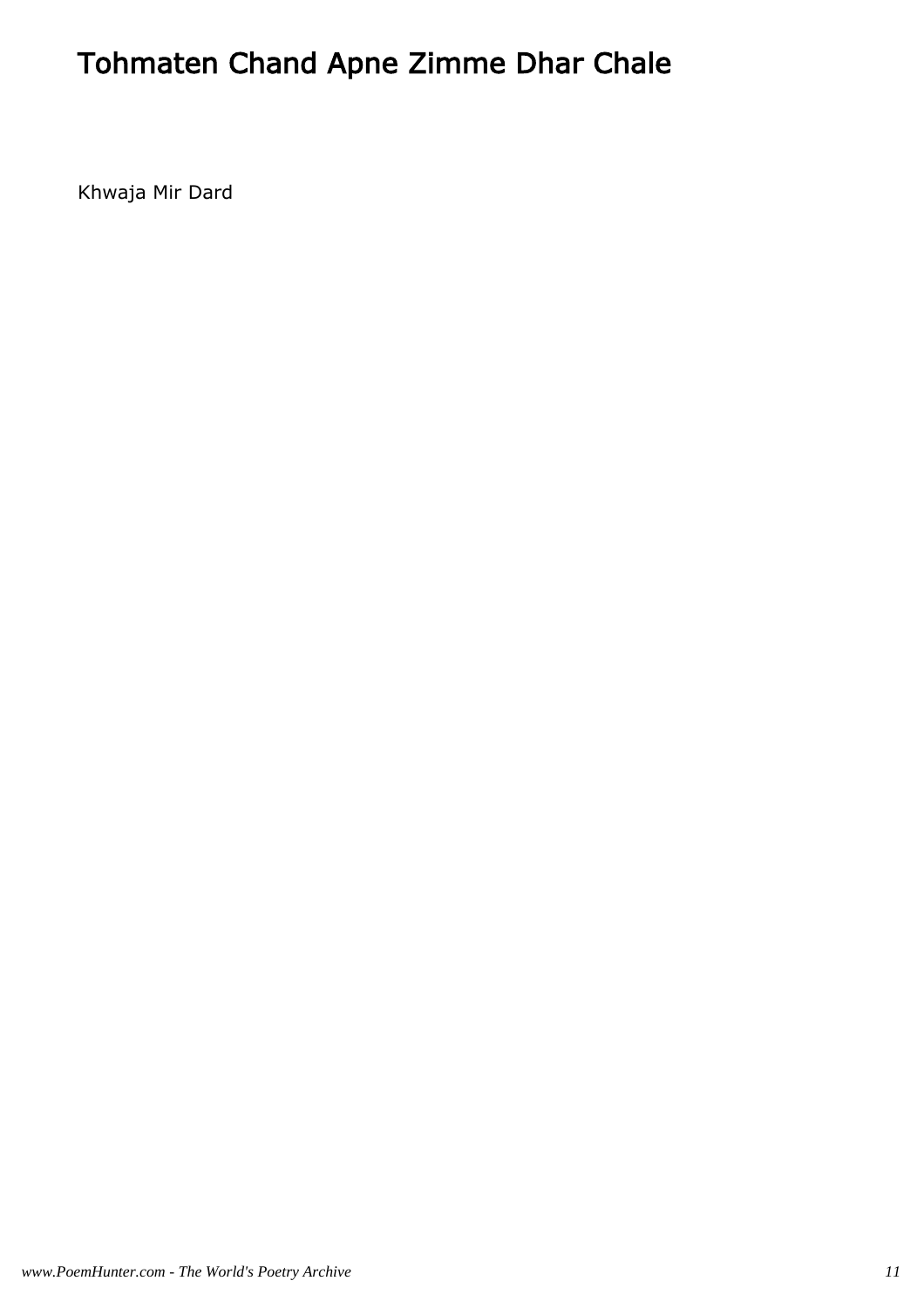## Tujhi Ko Jo Yan Jalwa Farma Na Dekha